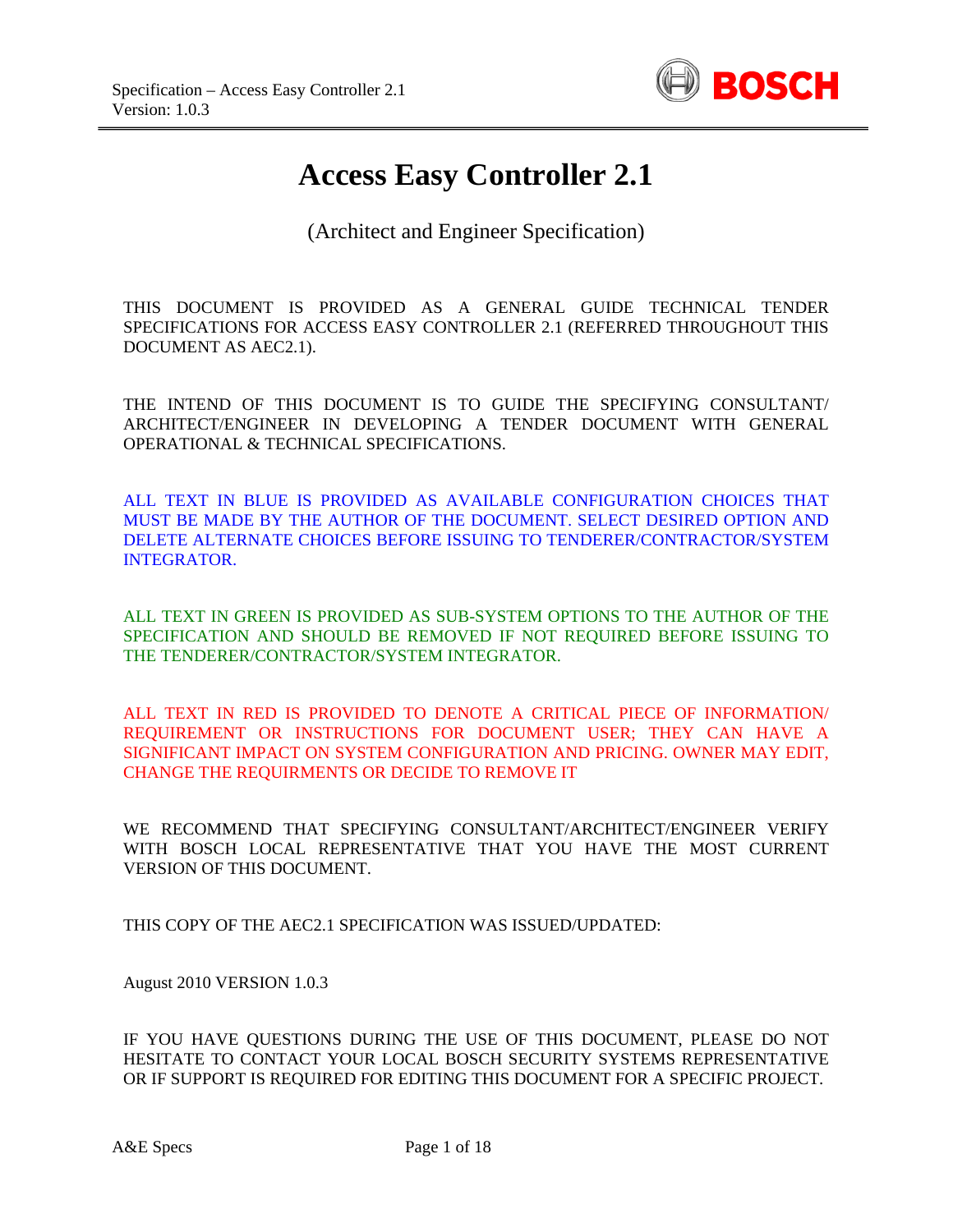

# **TABLE OF CONTENTS**

| 2.0 Access control system -- Computer and software requirements:  10 |
|----------------------------------------------------------------------|
|                                                                      |
|                                                                      |
|                                                                      |
|                                                                      |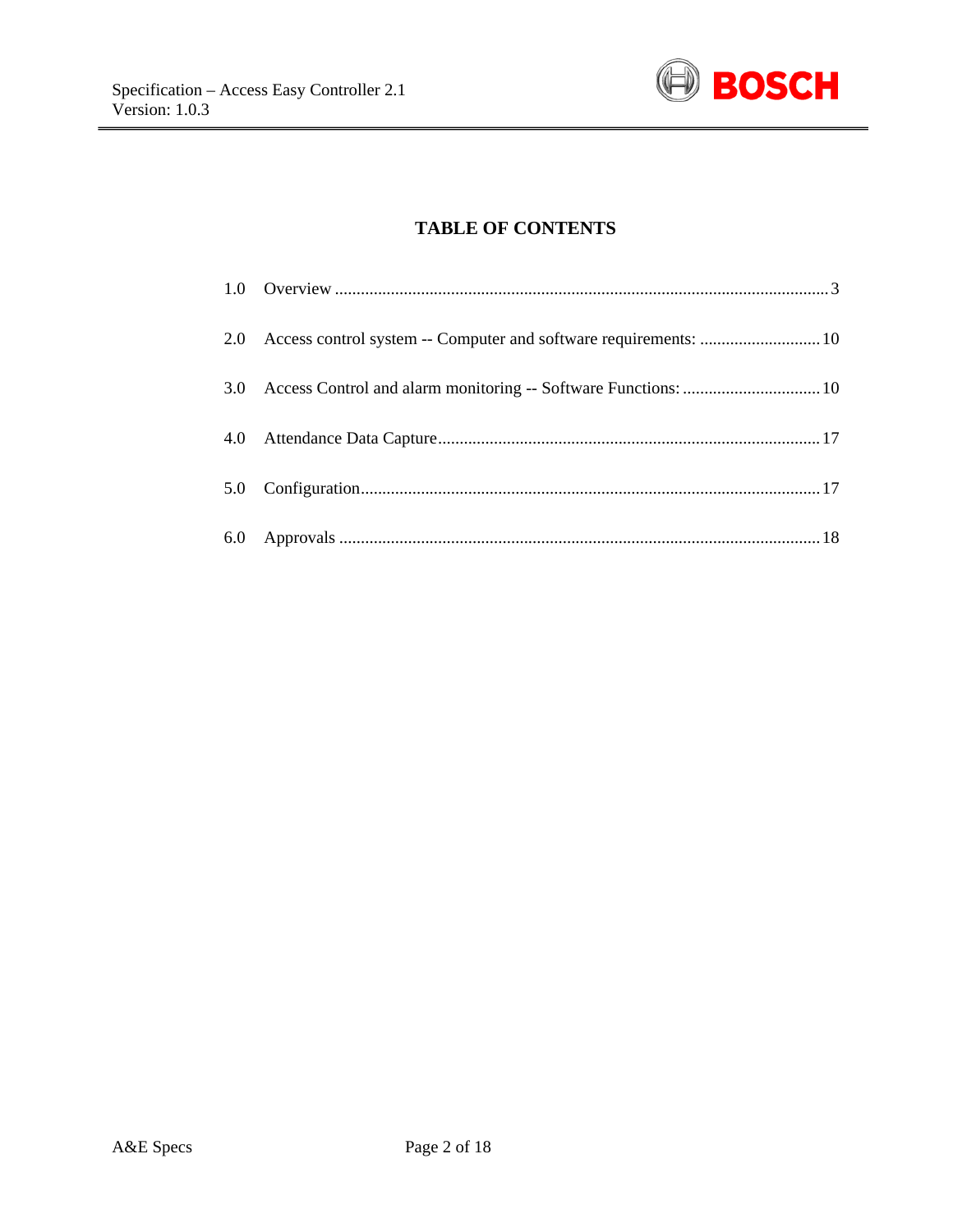

# <span id="page-2-0"></span>**1.0 Overview**

### **1.1 Web-Based Access Control**

The proposed system shall fulfill the functions and specifications described in this document. In particular, the access control system shall be an IP web based access control system whereby any computer can be used to operate the controller (or control panel) directly using a standard web browser program available freely. The controller shall be a black-box design with embedded software built-in, including a web server program. The basic functions are:

- Card access control
- Alarm monitoring and handling procedures
- Time attendance data capture and post processing
- Video verification and video surveillance

# **1.2 System Architecture and Specifications**

The proposed PC shall be based on the latest version of Intel or AMD based computers.

- 1.2.1 The controller used shall be based on minimum 32-bit embedded microprocessor chip, and communicate with the central PC via Ethernet network directly at speed of 100 Base-T.
- 1.2.2 The controller, input-output interfaces and card readers shall be able to work in off-line mode even if there is a failure with the computer network.

# **1.3 Main Hardware Components for the proposed system**

The overall system shall consist of the following major equipments:

1.3.1 A standard desktop PC to be used for cards assignment to users and monitoring of alarms in the whole system.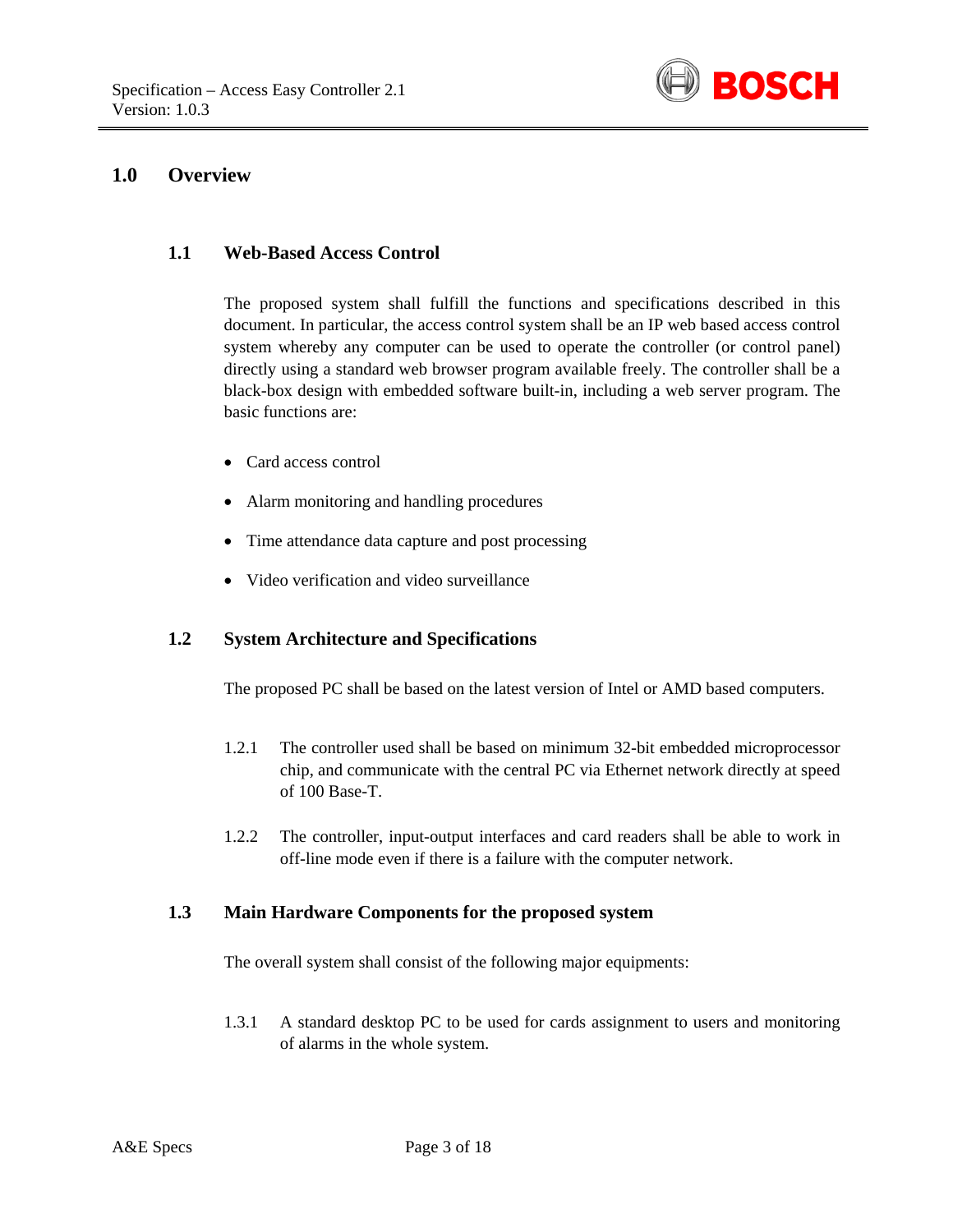

- 1.3.2 A controller (control panel) used for access control and alarm monitoring and control functions. This controller shall be able to support a maximum of 32 doors and monitor 64 alarm sensors. It shall also be able to control xx units of siren boxes and control an alarm communicator box to send alarms to a central alarm monitoring station. The controller shall be able to connect to an external GSM communicator to send out alarm messages via the standard GSM telecommunication network.
- 1.3.3 Card readers for access control, attendance data capture, intrusion alarm arming/disarming.
	- Provide for XX units of entry card readers for access control
	- Provide for XX units of exit card readers for access control
	- Provide for XX units of arming/disarming card readers
	- Provide for XX units of card readers for time attendance
	- Provide for XX units of PIR sensors as intrusion alarm sensors
	- Provide for  $\overline{XX}$  units of magnetic door contacts as intrusion alarm sensors
	- Provide for  $\overline{XX}$  units of dual PIR + motion sensors as intrusion alarm sensors
	- Provide for XX units of siren box with strobe light
	- Provide for connection to a GSM communicator to send alarm text messages to hand phones
- 1.3.4 Provide an UPS for the central computer lasting minimum of 2 hours of uninterrupted power during power failure.
- 1.3.5 Power supplies with back-up batteries for all other access control equipments and electric locking devices, providing minimum 4 hours of uninterrupted power during power failure shall be provided.
- 1.3.6 Provide a PC with following minimum specifications:
	- Latest version of Intel Pentium IV with the fastest speed
	- Microsoft Windows 2000 SP4 or later
	- 1 GB RAM (2GB for Vista and later)
	- Hard disk: 80 GB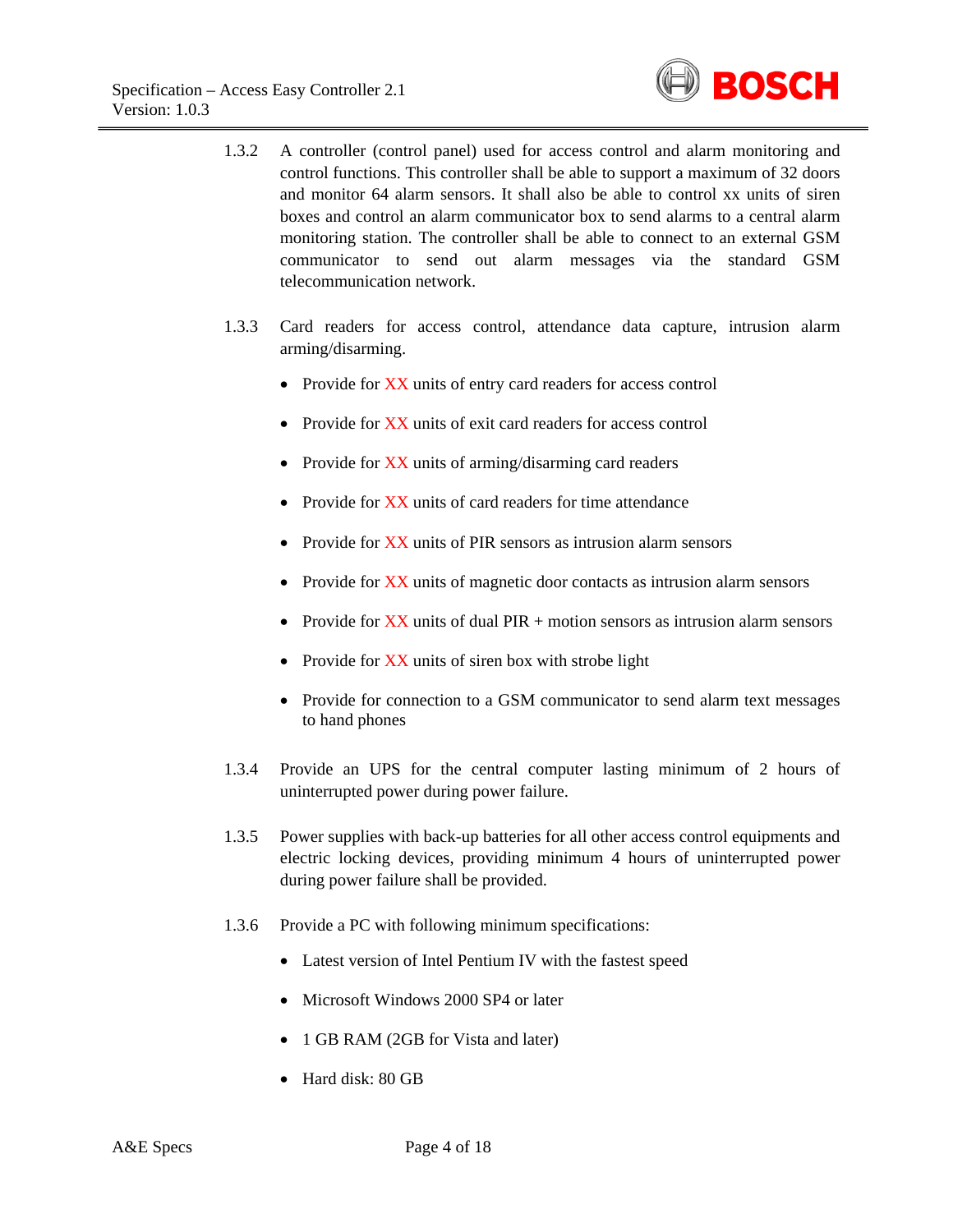

- CD-ROM drive
- 15" color LCD monitor
- Ethernet network port: 10/100 Base-T
- DirectX 9.0c
- Video card that supports Direct X 9.0c
- Microsoft.NET Framework 3.0
- Printer Port: Parallel port (LPT-1)
- DirectX
- Keyboard
- Printer

#### **1.4 Technical Specifications of the Controller**

The controller shall be a generic unit that is designed with a common firmware running all embedded software. It shall be able to perform multiple tasks concurrently.

- 1.4.1 Minimum specs for the embedded controller shall be:
	- At least a 32-bits CPU
	- Have a minimum speed of 500 MHZ
	- Support a communication port for remote dial-in via modem
	- Support standard RS 232 port
	- Support a Ethernet 100 Base-T port
	- Minimum of 512 Megabytes of Flash memory, upgradeable to 2 Gigabytes
	- Minimum of 512 Megabytes of RAM
- 1.4.2 Support up to 64 digital input monitoring channels for alarm monitoring. Each monitoring channel shall employ end-of-line sensing devices to detect against alarm and cable fault. Each input shall provide selection choice of 2-state or 4 state alarm monitoring. For 4-state monitoring, it shall be possible to detect cable short circuit or open circuit.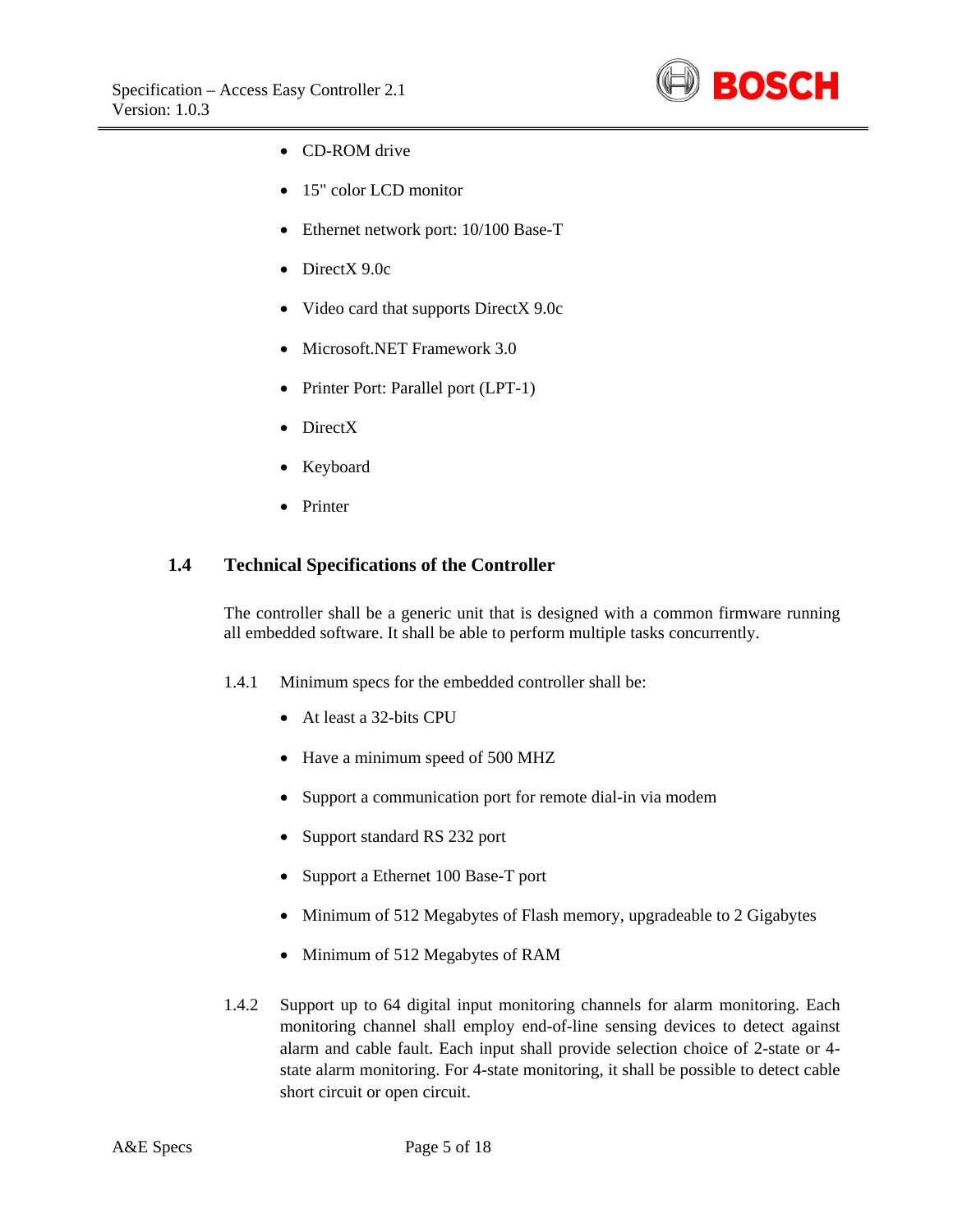

- 1.4.3 Supports up to 64 channels of voltage-free relays for alarm signaling and on/off controls using form-C type of relays.
- 1.4.4 Each controller shall consist of at least one CPU board, one or two card readers' controller board, and/or one 8 channels input and output board, AC Line Filter, one regulated power supply unit with an optional on-line battery charger charging a single 12V 7AH maintenance-free backup battery.
- 1.4.5 Each card reader's controller board shall support atleast 4 industry standard wiegand compatible reader interface ports. Each board shall also provide digital input interfaces to egress switches and door status sensors, and form-C relay output interfaces to door strikes, magnetic or electronic locks. All output relay shall be rated 24VDC @ 1 ampere with at least 2 spare relay circuits.
- 1.4.6 The 8 channels Input and Output board shall provide 8 digital input channels to be connected to intrusion alarm sensors. The 2 form-C relay output channels shall be provided for alarm devices control.
- 1.4.7 Additional Extension Unit shall be provided if additional doors or inputs/outputs are required.
- 1.4.8 A modem port shall be provided for PSTN/dial-up or lease line operation. Dialup operation shall use standard PPP protocols. Upon successful log-in, the accessing computer shall only require a standard web browser program to operate, monitor or control it.
- 1.4.9 The controller memory buffer shall be able to hold 100,000 transactions when the controller is operating in a standalone mode (off-line mode)

# **1.5 Technical Parameters of the Controller**

1.5.1 Card Parameters:

The controller database shall have a memory capacity for a minimum of 20,480 cardholders, each having a programmable 4 - 7 digits (Personal Identification Number) PIN codes

- 1.5.1.1 The PIN for each card number in the database shall be unique. The capacity of the card numbers in the database shall not be decreased due to the use of PIN for each card.
- 1.5.1.2 Each cardholder shall be able to change his/her own PIN on the card reader itself without the needs of having it done by the system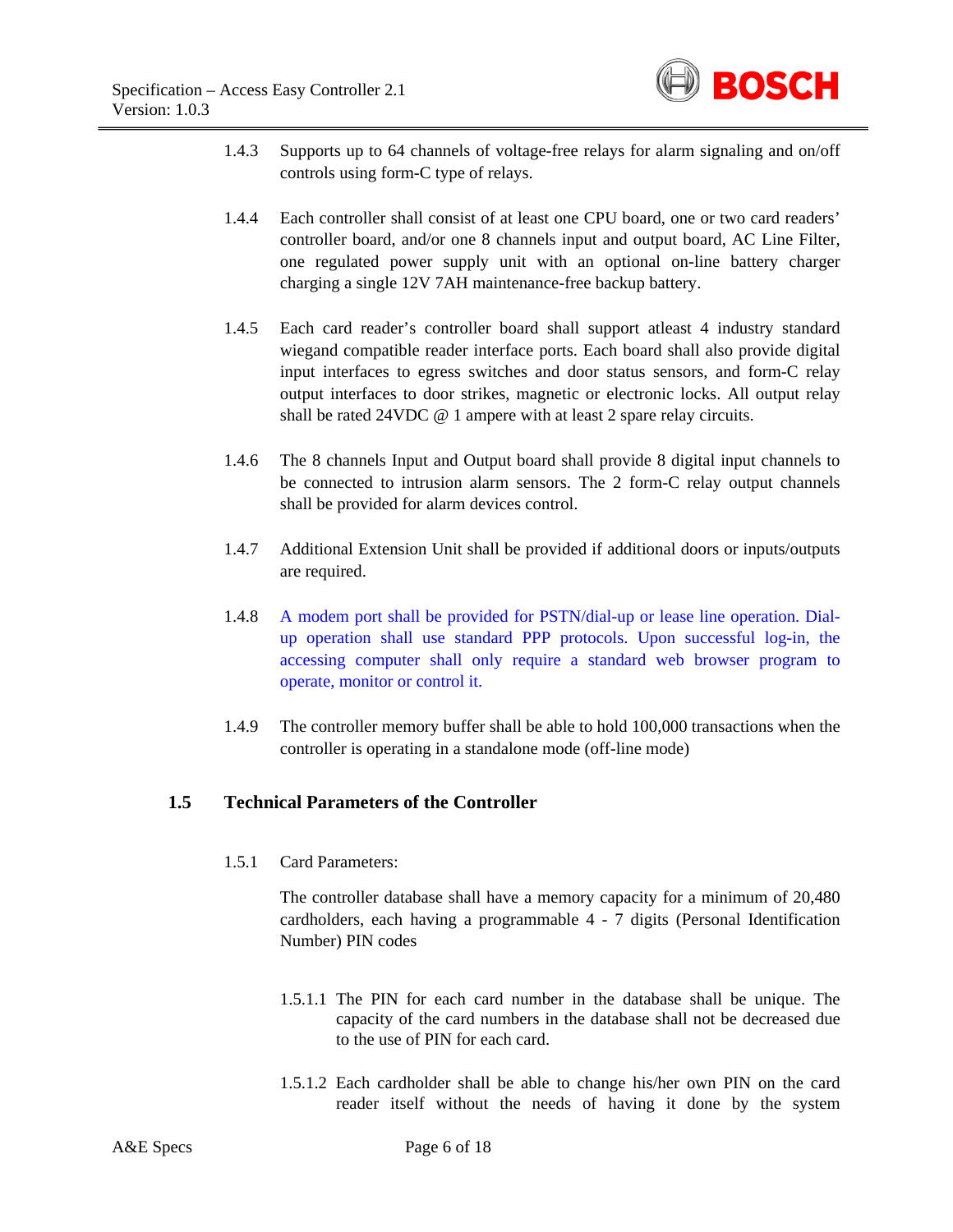

administrator at the central PC. Change of any cardholder's PIN code shall not affect the rest of the user's PIN codes

- 1.5.1.3 The card reader-controller shall be able to select 2 modes of operations, between "Card" only or "Card + PIN". It shall also be possible to program up to 8 sets of schedules (different start time and end time periods) per person everyday to be used for automatic activation of the PIN requirements as described earlier. To further enhance the security level, this mode shall be able to work differently during weekends or holidays by utilizing another set of schedules (time zones.)
- 1.5.1.4 It shall be possible to allow a cardholder to carry only one card, where that card can function as a normal access card, or as an arm/disarm card, or as a time attendance card, or a combination of any of these functions. All cards shall be generic in nature and the controller shall be able to reassign the function(s) of each card.
- 1.5.1.5 Every card shall have a start and expiration date parameter, so that the card is valid on 'start date' and becomes void on the 'expired date'. This function allows a card to be issued to contract employees or contractors in advance.
- 1.5.1.6 It shall be possible to assign a cardholder to a 2-person rule (alternatively known as dual-card group) and operate with the following security access control requirement:
	- o Any normal access cards may be assigned to a dual-card grouping. There shall be at least 255 dual-card groupings.
	- o Card readers shall grant access based on dual-card rule for important access doors.
	- o Card readers shall be able to change operational behavior automatically, from dual-card rule to single access rule; and then reverting back to dual-card rule; or remains at dual-card rule at all time.

#### 1.5.2 System Parameters

1.5.2.1 Access Groups

Each controller shall have at least 254 programmable Access Groups. Each Access Group defines access for a particular group of doors associated with its own set of schedules (time zone groups) where a person can enter.

Each cardholder shall be assigned a minimum of 2 access groups.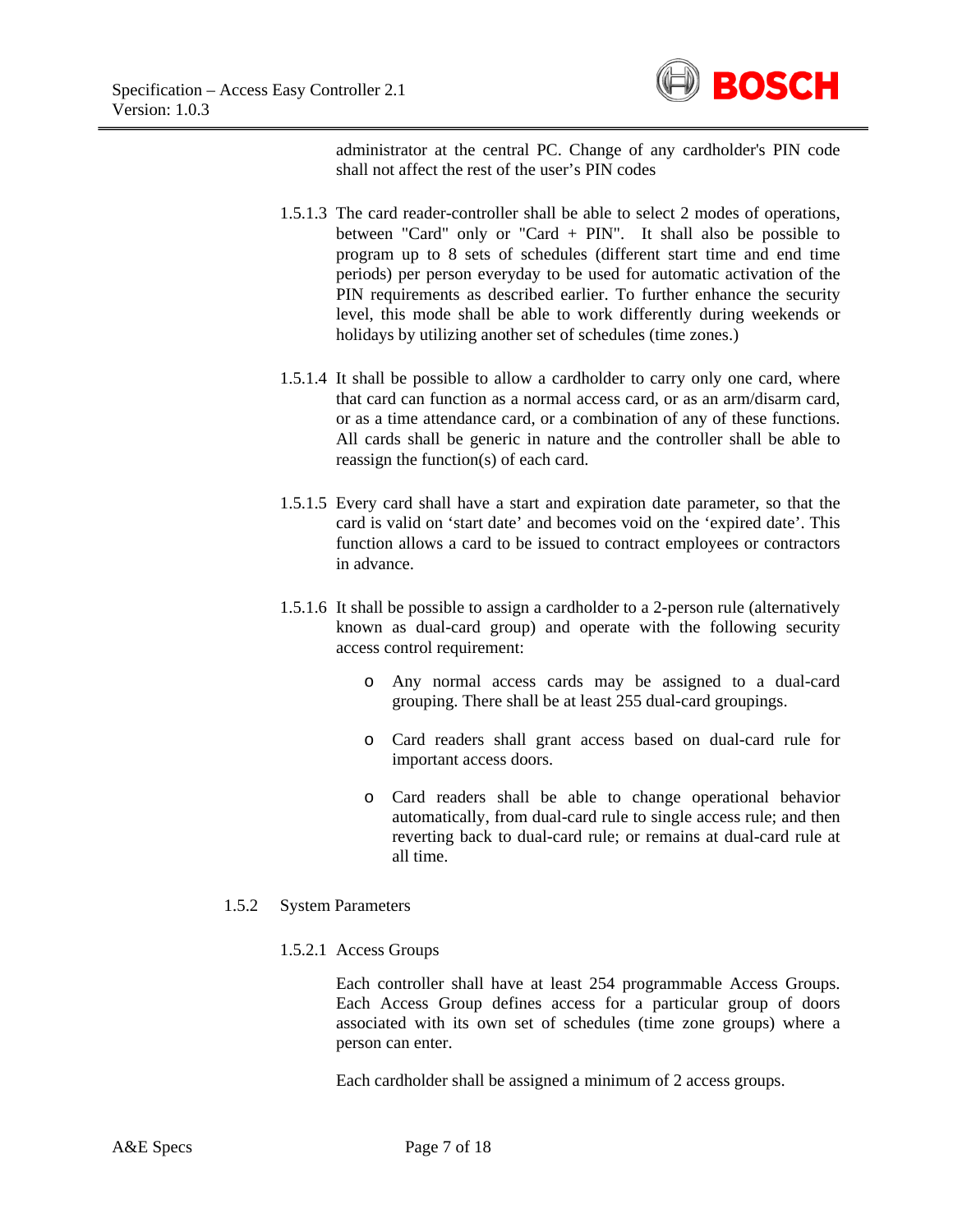

#### 1.5.2.2 Schedules (Time Zones)

Each controller shall have at least 255 weekly schedule (time zone) groups for all operations. Each schedule consists of at least 4 different start and stop time zone periods.

These schedules (time zones) shall be usable for any or all of these applications:

- o activating different card access operation modes
- o automatic locking/unlocking of doors
- o automatic arming/disarming of an alarm point
- o automatic arming/disarming of the intrusion monitoring modes
- o automatically control electrical equipments on and off
- o sending Email/SMS
- 1.5.2.3 It shall be possible to pre-program up to 32 regular holiday dates and 32 special holiday dates so that its operations will change automatically. It shall also adjust itself to leap year computations automatically and also GMT date/time reference.
- 1.5.2.4 The controller shall provide anti-passback feature for a single reader or a group of readers as a standard feature.
- 1.5.2.5 True anti-passback shall be implemented with selectable forgiveness or non-forgiveness modes. In forgiveness mode, a cardholder shall be able to get out of the controlled area even if he/she forgets to use his/her card at the entry reader and instead followed someone in.
- 1.5.3 Door Parameters:
	- 1.5.3.1 When a card reader reads a valid card, the controller shall unlock the door for 3 seconds (shall be programmable from 3-255 seconds). For each handicap person, it shall be possible to provide extended door unlocking timings to facilitate their slower movement.
	- 1.5.3.2 A door ajar (partially open) alarm shall be generated if the door is held open longer (example 1 minute, but programmable from 60 seconds to 255 seconds) than the allowed preprogrammed time. This alarm shall automatically be reset when the door is closed back.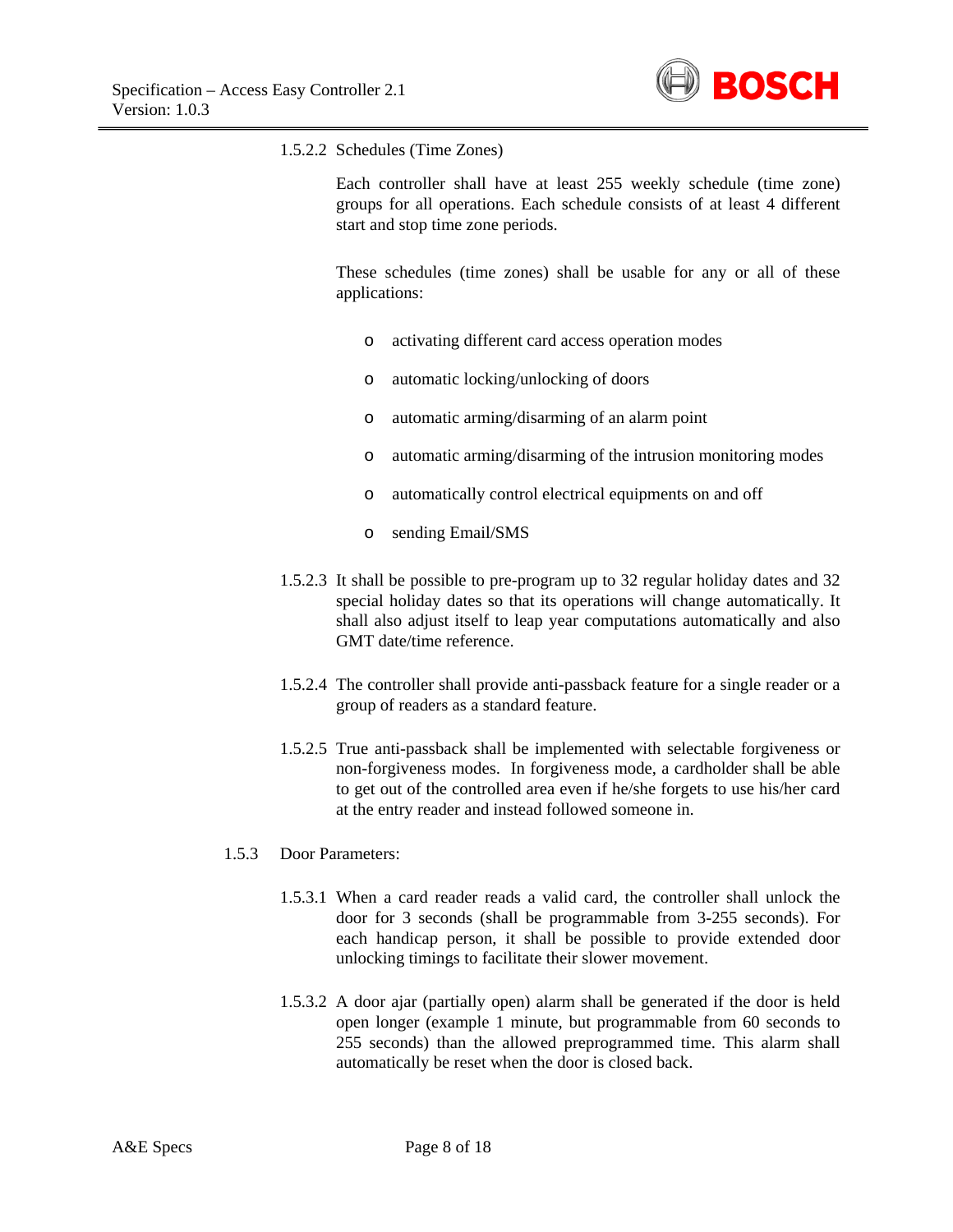

- 1.5.3.3 It shall be possible to control the locking/unlocking of doors automatically up to four time zone periods per day based on schedule (time zone) control. The card reader shall emit a beeping warning signal if the door is not closed at the end of the time where the door is supposed to be re-locked.
- 1.5.3.4 It shall be possible to set the video verification camera and the surveillance camera.
- 1.5.4 Alarm Messaging Via Built-in Email:
	- 1.5.4.1 It shall be possible to select and send specific events, transaction(s) or alarms via integrated built-in email function. The email messaging shall be deployed using industry standard SMTP protocols.
	- 1.5.4.2 Each email subject text message and body text message shall be user programmable in alphanumeric, just like normal email.
	- 1.5.4.3 It shall be possible to send any event or alarms generated throughout the systems and the following minimum events and alarms transactions shall be provided:
		- o any selectable events with location, date, time and the cardholder name such as access denied, invalid schedule and wrong PIN code used
		- o any alarms indicating the location, date and time of occurrence
		- o duress alarm, date and time of occurrence
		- o illegal log-in attempts via modem, date and time of occurrence
		- o power failure and restore, date and time of occurrence
		- o alarm points being armed/disarmed, date and time of occurrence
		- o controller being tampered, date and time of occurrence
		- o door being forced opened or left opened, date and time of occurrence
- 1.5.5 Video Parameters:
	- 1.5.5.1 Each card reader shall support up to three cameras.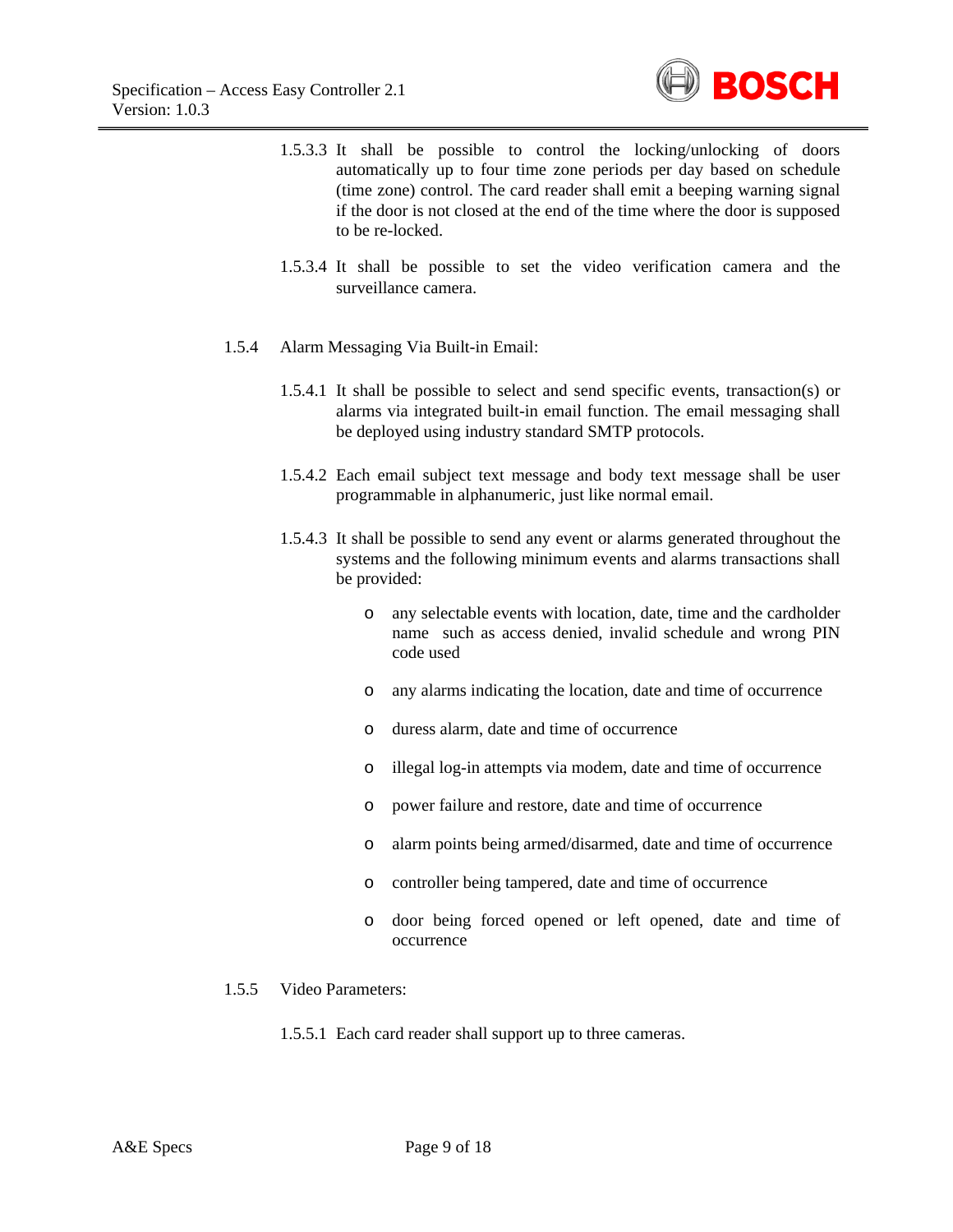

- <span id="page-9-0"></span>1.5.5.2 It shall be possible to view 'Live' and 'Playback' video. It shall be possible to compare the 'Live' and 'Playback' video using the compare option.
- 1.5.5.3 The surveillance window shall pop up when an event is triggered in the configured location.
- 1.5.5.4 When a card is presented to the reader the video verification function shall enable the live video display of the access point for comparison with the cardholder's photo for the operator to grant or deny door access.
- 1.5.5.5 The system shall auto detect the available cameras and shall add the selected cameras to the system

# **2.0 Access control system -- Computer and software requirements:**

- 2.1 It shall be possible to use an Intel based PC as the central monitoring computers to operate the system.
- 2.2 All software provided shall reside within the controller. There shall be no need to install any software in the PC. When user logs in to the controller via a standard web browser software with .NET Framework 3.0 (Microsoft Internet Explorer 7.0 and above) User shall be able to operate the entire system, whether to view transaction activities, make changes to system operating behavior, add or delete cards.
- 2.3 Up to 25 users shall be able to operate, monitor and control the entire system, each with a unique ID and password. All user ids and password are encryption protected and case sensitive. The system shall support up to a maximum of 8 concurrent users. The system shall allow multiple users to log in and monitor activities, view alarms or administrate different database for different purposes, whether access control or alarm monitoring.

# **3.0 Access Control and alarm monitoring -- Software Functions:**

The following software functions shall be provided:

- Administrators or users access rights setup
- Password assign to all users and administrators
- Centralized access control and alarm transactions monitoring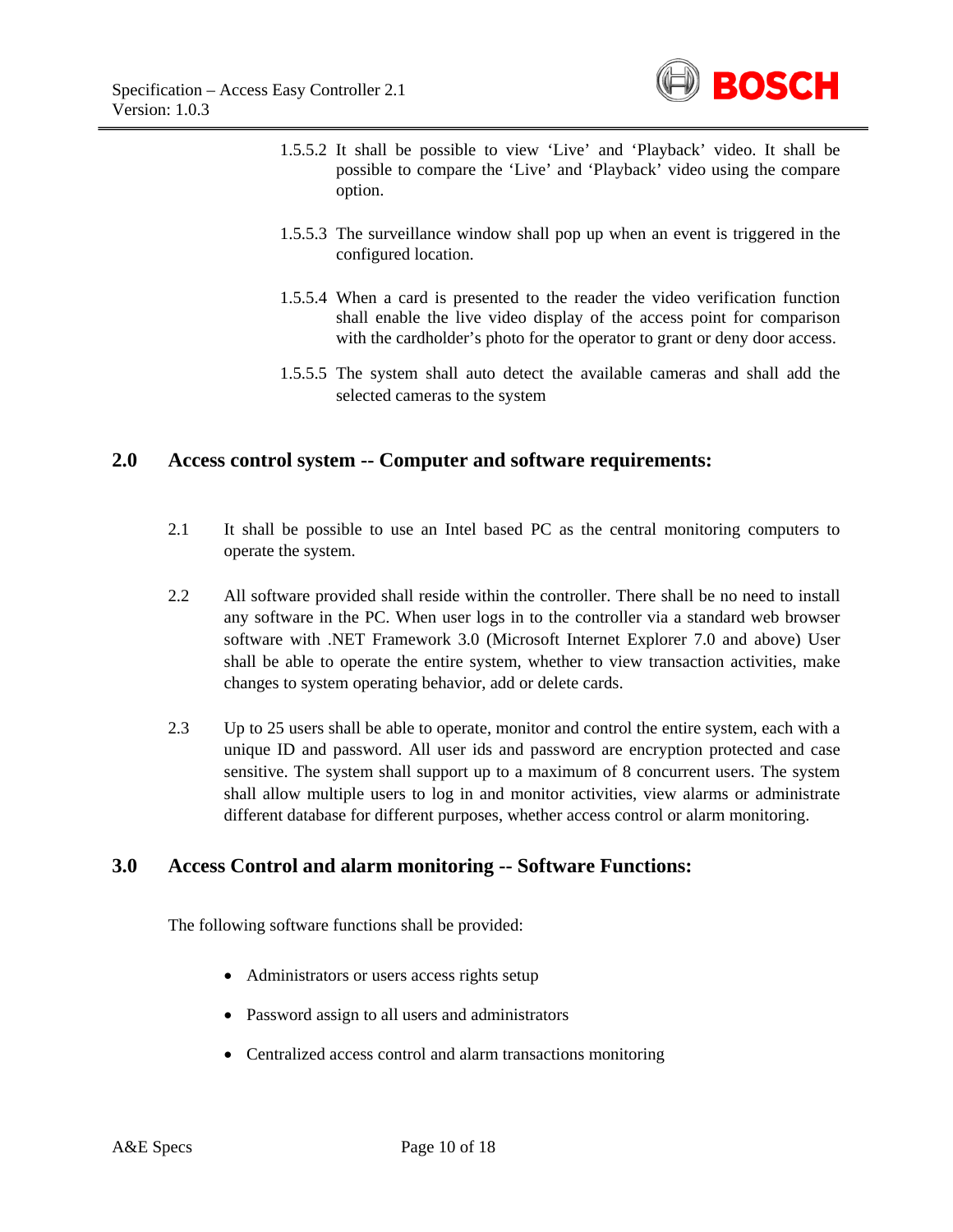

- Remote control functions for access control, arming/disarming of alarm points and on/off controls
- Alarm monitoring and alarm handling procedures
- Card database administration
- Global card formats setup
- View 'Live' or 'Playback' video
- Compare 'Live' and 'Playback' video
- Grant/Deny access based on video verification feature
- Auto detect the available cameras
- Report generation of transactions

# **3.1 Database Access Rights & Setup:**

- 3.1.1 It shall be possible to select a language from the Multilanguage webpage provided for the GUI interface
- 3.1.2 It shall be possible to setup different access rights for each administrator and users to allow them access to different database.
- 3.1.3 The controller shall have different web pages for parameters setup, monitoring or control purposes.
- 3.1.4 Any administrators shall have their own access rights to view the card database only or include rights to add or delete cards.
- 3.1.5 Any system administrators shall have their own access rights to monitor transactions and alarms only, or include alarm handling.
- 3.1.6 Any system administrators shall have their own access rights to remotely unlock doors via web browser.
- 3.1.7 Any system administrators shall have its own access rights to view alarm monitoring status only or include rights to arm/disarm a point or group of points via web browser.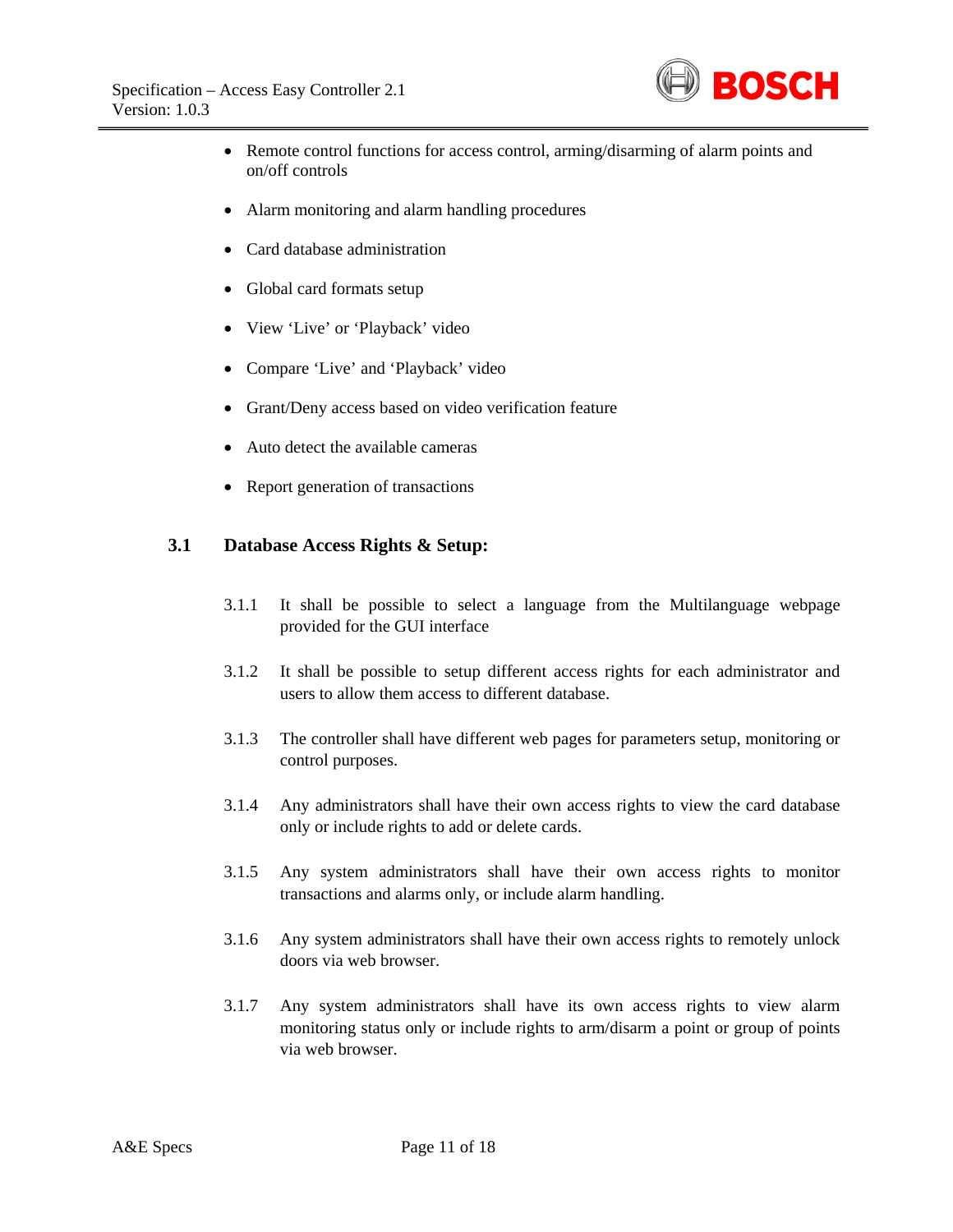

3.1.8 Any system administrators shall have its own access rights to control any relays on/off, where such relays are used to control any electrical devices or equipments via web browser.

# **3.2 Transaction Activity Viewing Functions:**

The transaction activity viewing webpage shall display the photo of the cardholders when the user moves along the card number column.

The transaction activity page shall provide the reset APB option.

The system shall provide multiple choices of View Modes:

3.2.1 All Transactions View

The All transactions view shall display each and every transaction as it occurs in the system, consisting of normal as well as alarm transactions. For card access events, the transactions shall consist of the date and time of occurrence, door location, cardholders name and his or her card number.

#### 3.2.2 Alarm View

The Alarm view shall only display the alarm transactions.

- For card access events, it shall consist of the date and time of occurrence, door location, person's name, his or her card number and the type of alarm.
- For alarm monitoring function, it shall consist the date and time of occurrence, intrusion location and the type of alarm.
- 3.2.3 Alarm & Restore View

The Alarm & Restore view shall display the alarm condition has been restored to normal state.

3.2.3 APB View

The APB view shall display the cardholders name currently in the selected APB zone or all the zones.

3.2.4 Time Attendance View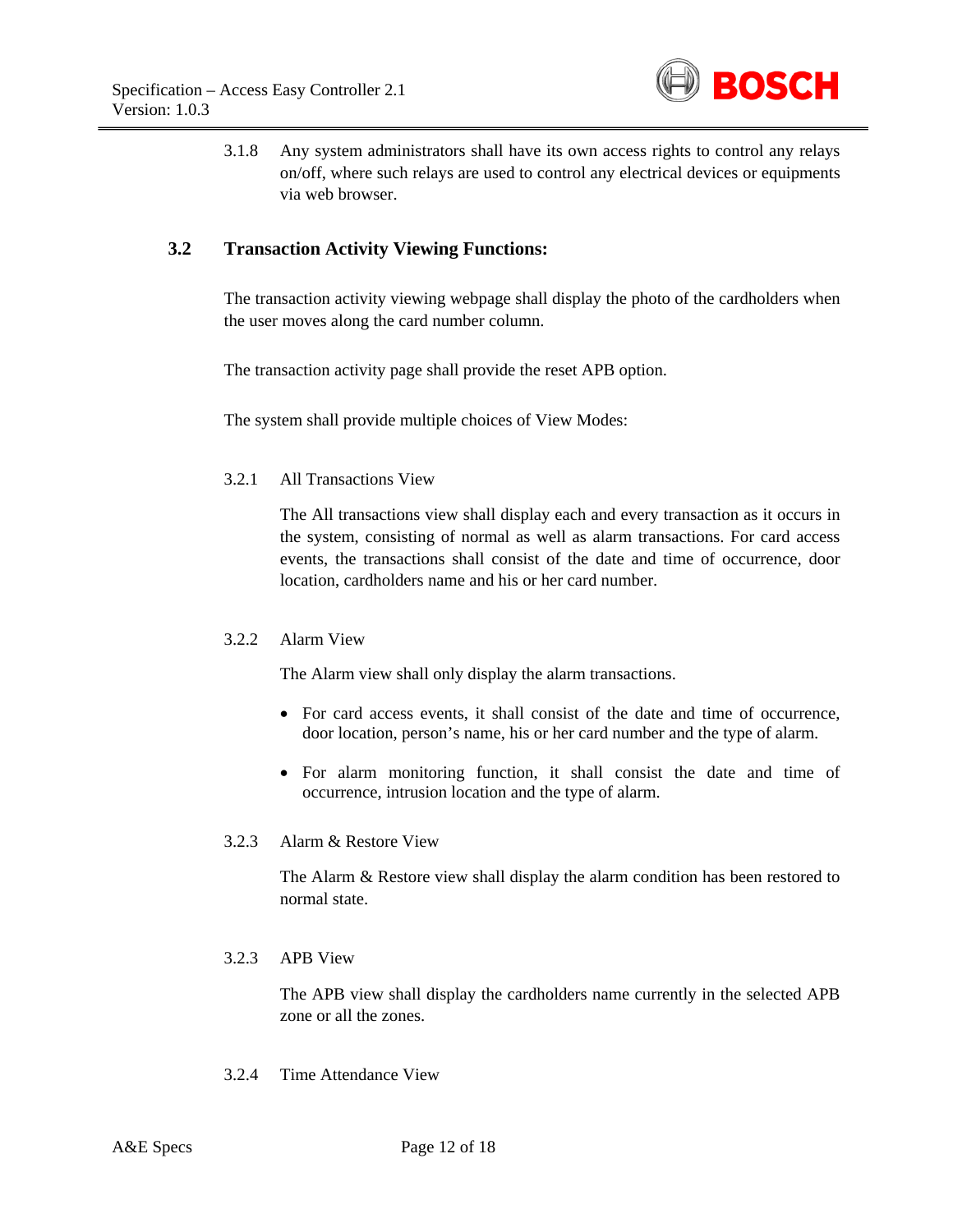

The Time attendance view shall display the date and time details when the cardholder accessed the system.

#### 3.2.5 Online Swipe View

The online swipe view shall display the latest three cardholders with photo, who accessed the system. It shall also display the cardholder's photo and cardholder details that accessed the system in the selected location.

It shall allow the authorized users to reset APB for the APB violating users.

#### 3.2.6 Surveillance View

When an alarm event is triggered the surveillance window shall automatically display the 'Live' event video of the location. It shall allow the user to toggle between the 'Live' and 'Playback' event video.

The compare option shall compare the 'Live' video and the event video playback clip simultaneously. In the surveillance playback view the user shall download the event clip or capture a snapshot from the even video.

#### 3.2.7 Camera Monitoring View

The camera monitoring view shall display the 'Live' and 'Playback' video for a selected date. The user shall view the 'Live' or 'Playback' video of any configured camera.

This view is used to monitor the cameras.

#### 3.2.8 Video Verification View

The video verification view shall display the live video of the access point for comparison with the cardholder's photo. This allows the door operator to grant or deny access to the cardholder via webpage manually. In event that there is no action and the timeout occurs, the access is granted automatically based on the settings of the video verification feature.

Video verification feature shall be enabled or disabled based on schedules. This view shows the 'Live' video of all the cameras configured to the reader.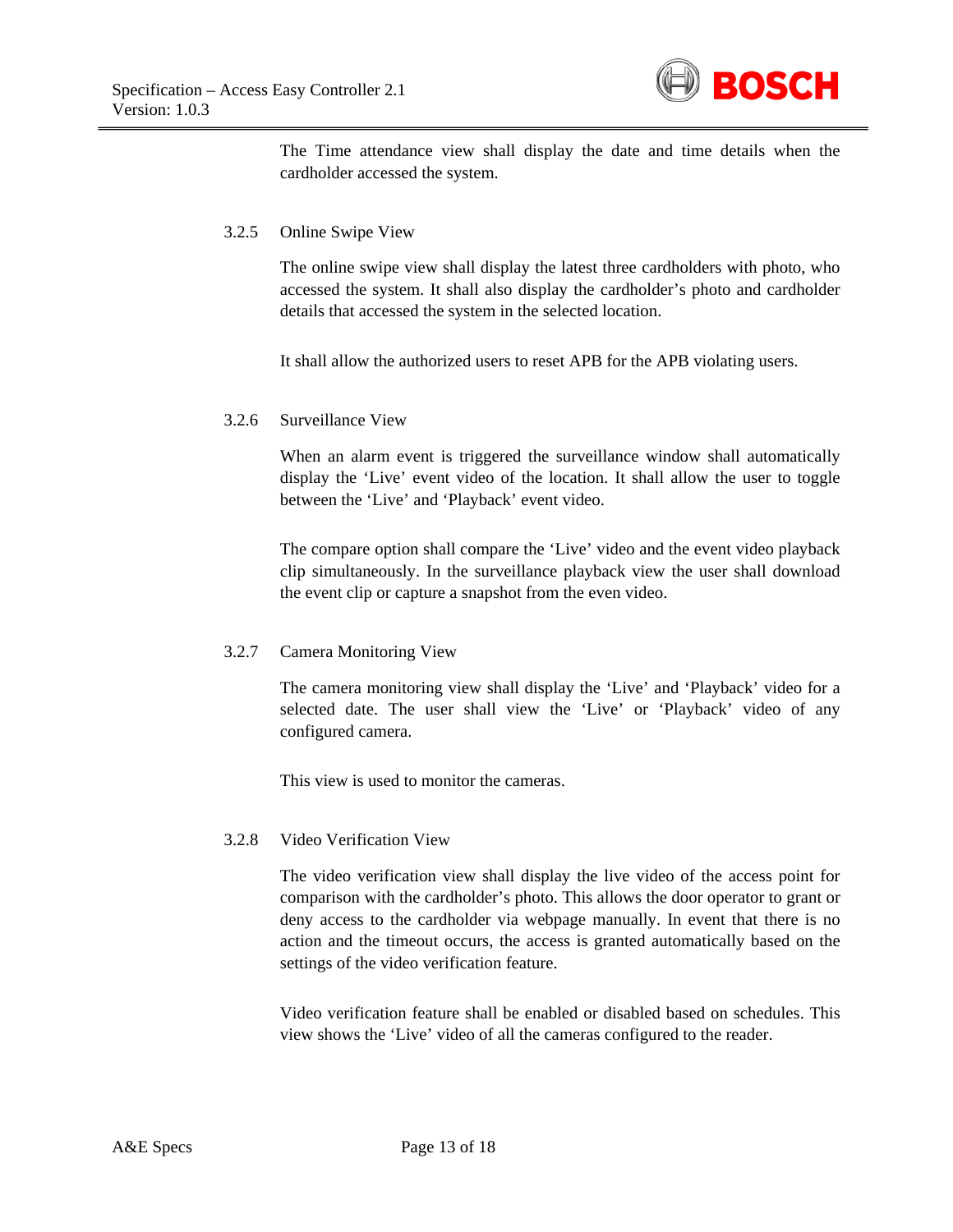

# **3.3 Remote control Functions:**

All remote control actions shall be executed via specific web pages. Each control action shall be designed for minimum mouse clicks. Web pages shall show the current state of the devices and the state after a control action has been executed.

- 3.3.1 Locking & Unlocking of Doors
	- User(s) shall be able to unlock and re-lock a door from web page directly. A door can be momentarily or permanently unlocked and re-locked.
	- The controller shall generate a transaction indicating who has unlocked a door and the date and time of his or her action.
	- All doors shall show its status on web pages, whether it's locked or unlocked.
	- It shall also be possible to execute this function without any limitation via modem dial-in remotely.
- 3.3.2 Arming & Disarming of Alarm Functions
	- Users shall be able to arm/disarm the alarm monitoring functions via the card readers or web pages
	- Users shall be restricted to arm/disarm alarm zone(s) within their access rights only.
	- Transaction shall show who has armed or disarmed a specific alarm zone(s) and the date and time of action.
	- It shall also be possible to execute this function without any limitation via modem dial-in.
- 3.3.3 Output Control Functions
	- Users shall be able to turn on or off electrical equipments or devices, such as lightings, air-conditioning units, motors etc., via web pages.
	- It shall also be possible to execute this function without any limitation via modem dial-in.
- 3.3.4 Advance IO Functions
	- It shall allow unique programming options for input and output linking based on logic programming.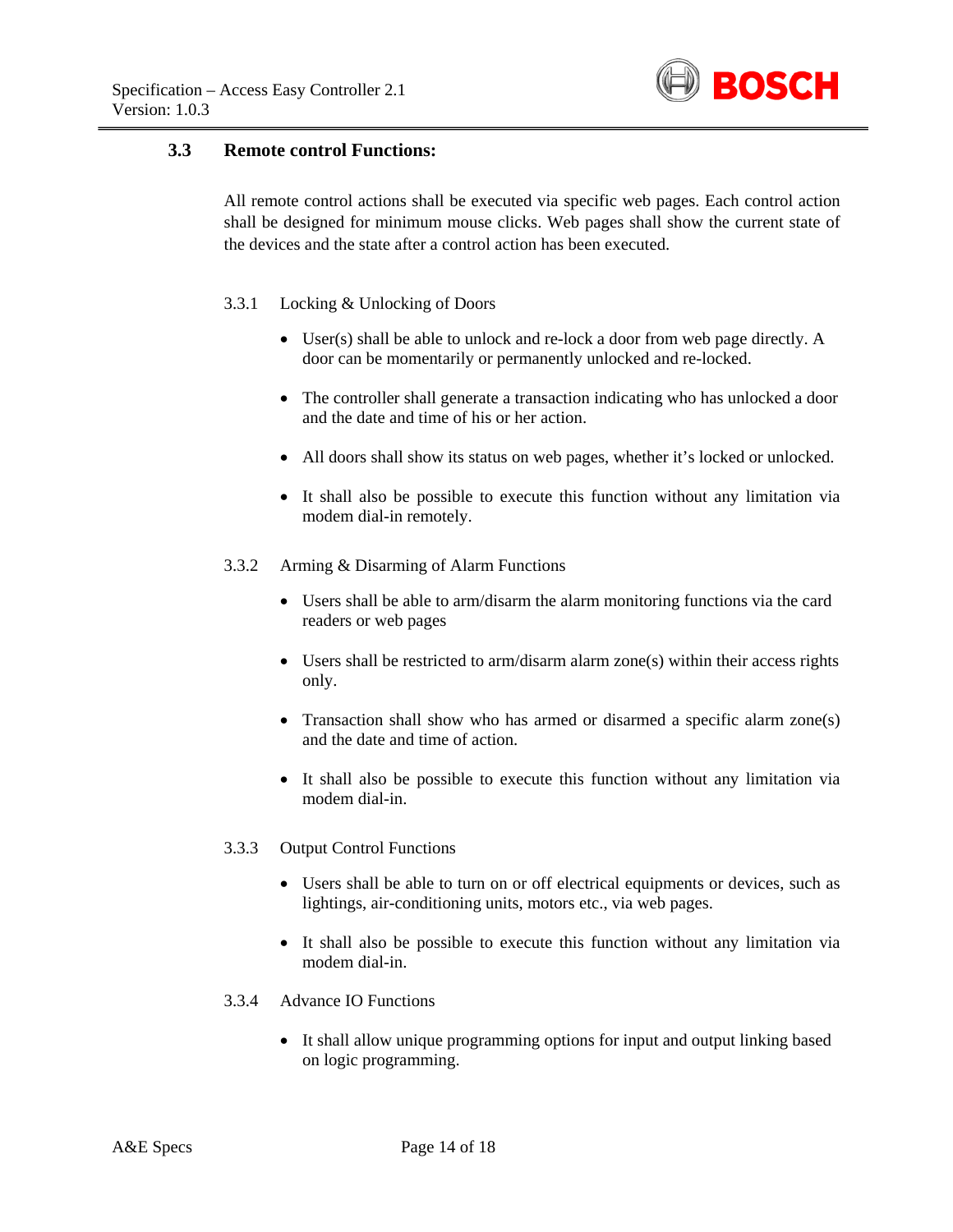

- It shall allow pre defined logic programming such as Guard Tour, Feed Through, OR Logic, AND Logic, XOR Logic, NAND Logic, Interlock, Up-Down Counter, Exit door, One shot and Intrusion.
- It shall integrate a 3rd party intrusion system using standard input/output from the system.

# **3.4 Alarm Handling Procedures**

- 3.4.1 All alarm transactions shall be acknowledged individually.
- 3.4.2 When an alarm transaction is received, the computer shall generate an alarm tone to alert the operator. This audio alarm shall sound continuously until the alarm has been turned off by the operator.
- 3.4.3 The controller shall generate a transaction record in its memory for every alarm and restore conditions, which include –
	- Date and time of occurrence and restoration
	- Location of alarm sensors
	- Date and time of user's acknowledgement

# **3.5 Card Database Administration**

3.5.1 It shall be possible to add or delete cards and define all other card related parameters for the controller.

# **3.6 Report Generation**

- 3.6.1 It shall be possible to generate any reports within the controller. All reports generations shall also be executed via web page command.
- 3.6.2 System Reports
	- Reports generated shall include normal transactions, alarm transactions, system parameters set up and the controllers' parameters set up.
- 3.6.3 It shall be possible to view the reports on computer screen first prior to printing.
- 3.6.4 Activity reports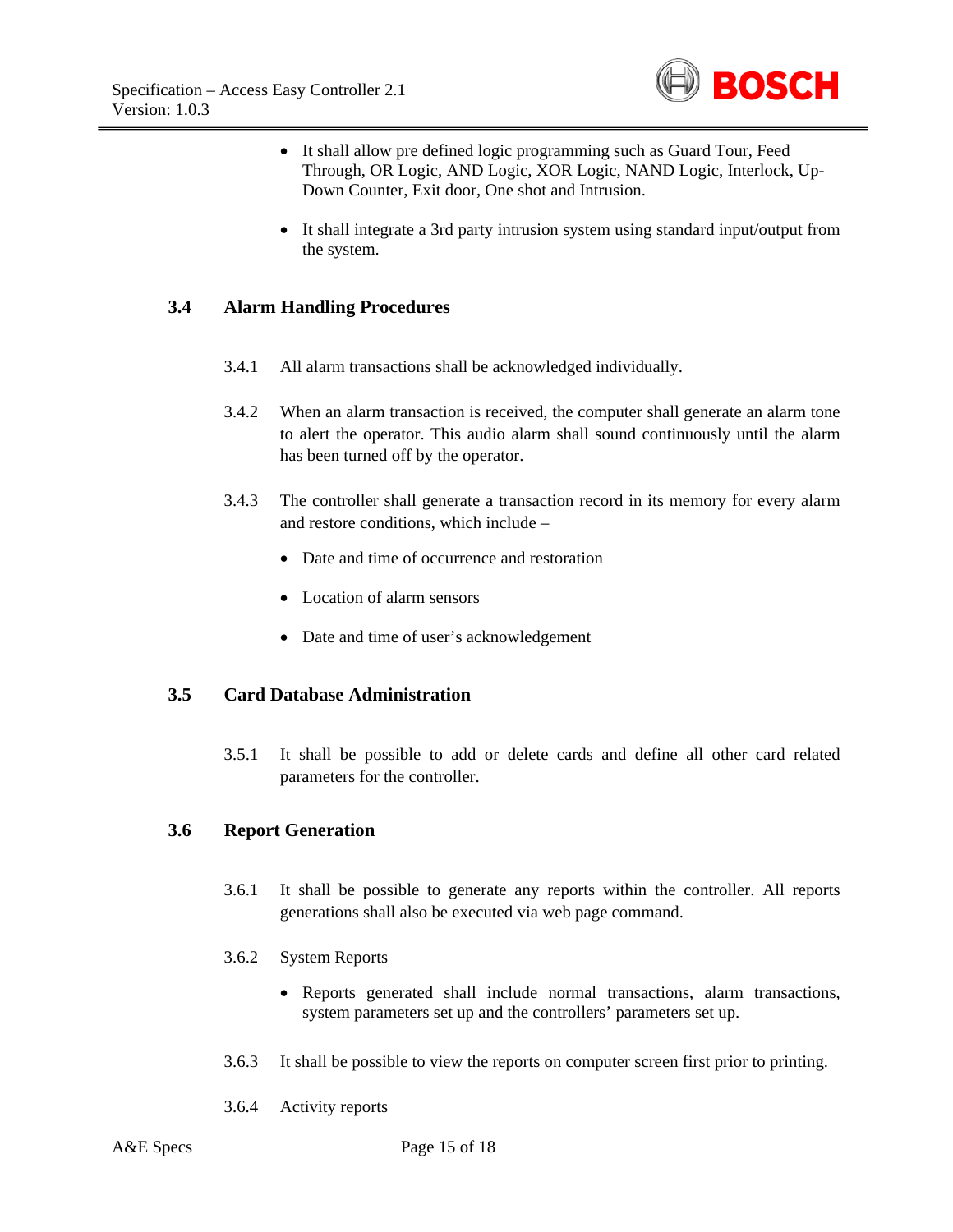

The reporting program shall allow report filter selection by:

- Activities (transaction types)
- Card Number
- Cardholder name
- Department
- Location
- Date range selection
- APB zone

#### 3.6.5 Card reports

The reporting program shall allow report filter selection by:

- Card Number
- Access group

#### 3.6.6 Device reports:

The reporting programs shall be able to generate the following reports

- Reader
- Input point
- Output point
- IO Function blocks
- Camera description
- Video device

#### 3.6.7 Configuration reports:

The reporting programs shall be able to generate the following reports

• Criteria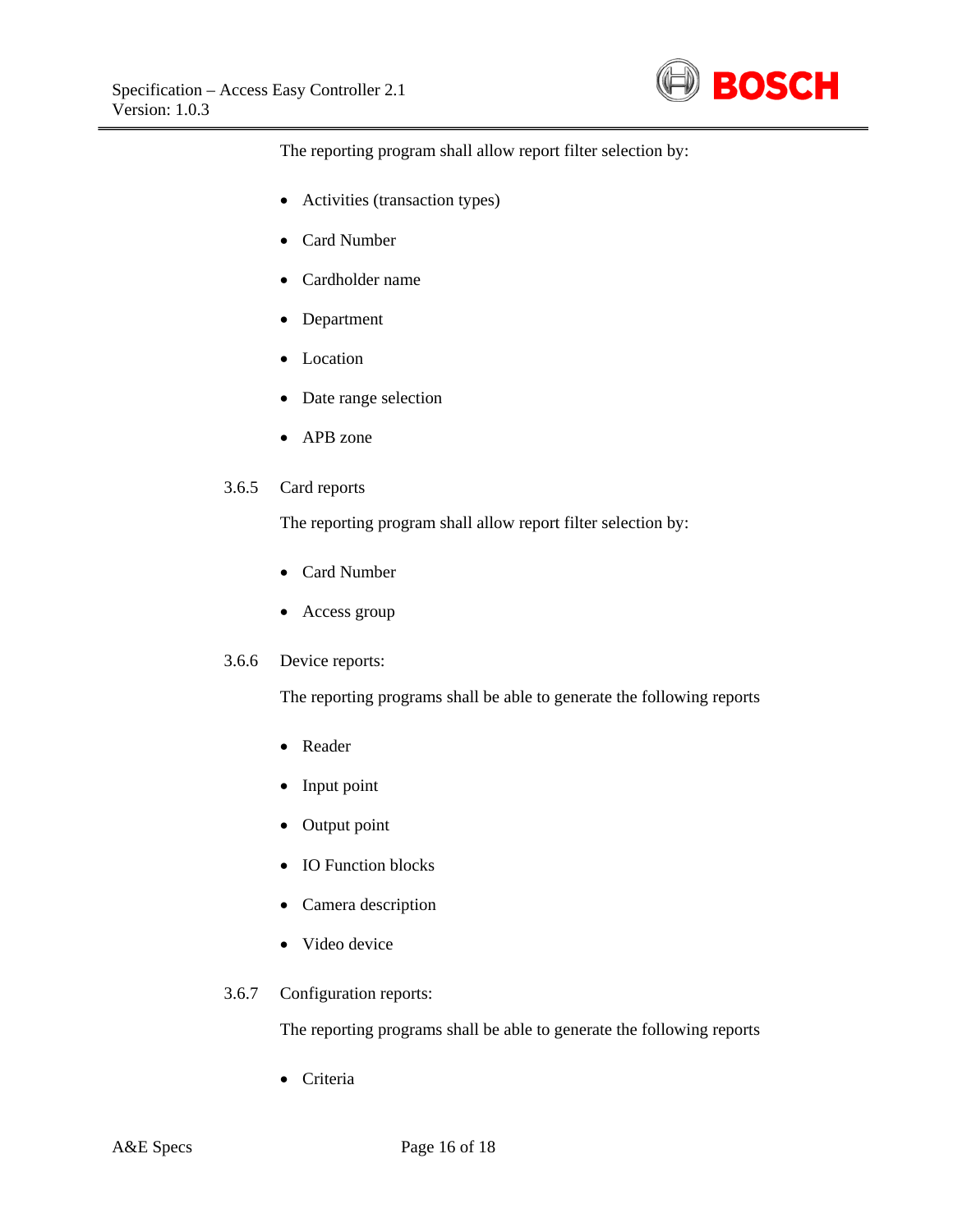

- <span id="page-16-0"></span>• Schedules
- Regular holiday
- Special holiday
- 3.6.8 Audit Log Reports

Audit log reports shall be available to provide the following minimum information:

All operators' log-in and log-out date and time stamp

The date and time stamp of each operator whenever the operator made a change in any of the database, including the exact changes made.

# **3.7 Card Formats Setup**

3.7.1 The controller shall be able to program and set up to 16 different card formats. Each card format template shall be programmable and only require the card number field, facility code (site code) field and parity bit pattern/location data fields to be entered.

# **4.0 Attendance Data Capture**

- 4.1 It shall be possible to setup card readers for the purpose of capturing of attendance data for 'date and time clock-in' and 'date and time clock-out' for staff or guards. Standard card readers with keypad similar to those configured for access control shall be able to perform these functions.
- 4.2 A separate web page shall be dedicated for this function and be able to view the date and time the transactions occurred.
- 4.3 It shall be possible to export transaction file in comma separated value file format (CSV or XLS file format) that is readable by Microsoft Excel programs for further processing.

# **5.0 Configuration**

5.1 The user can upgrade the firmware in a separate dedicated webpage